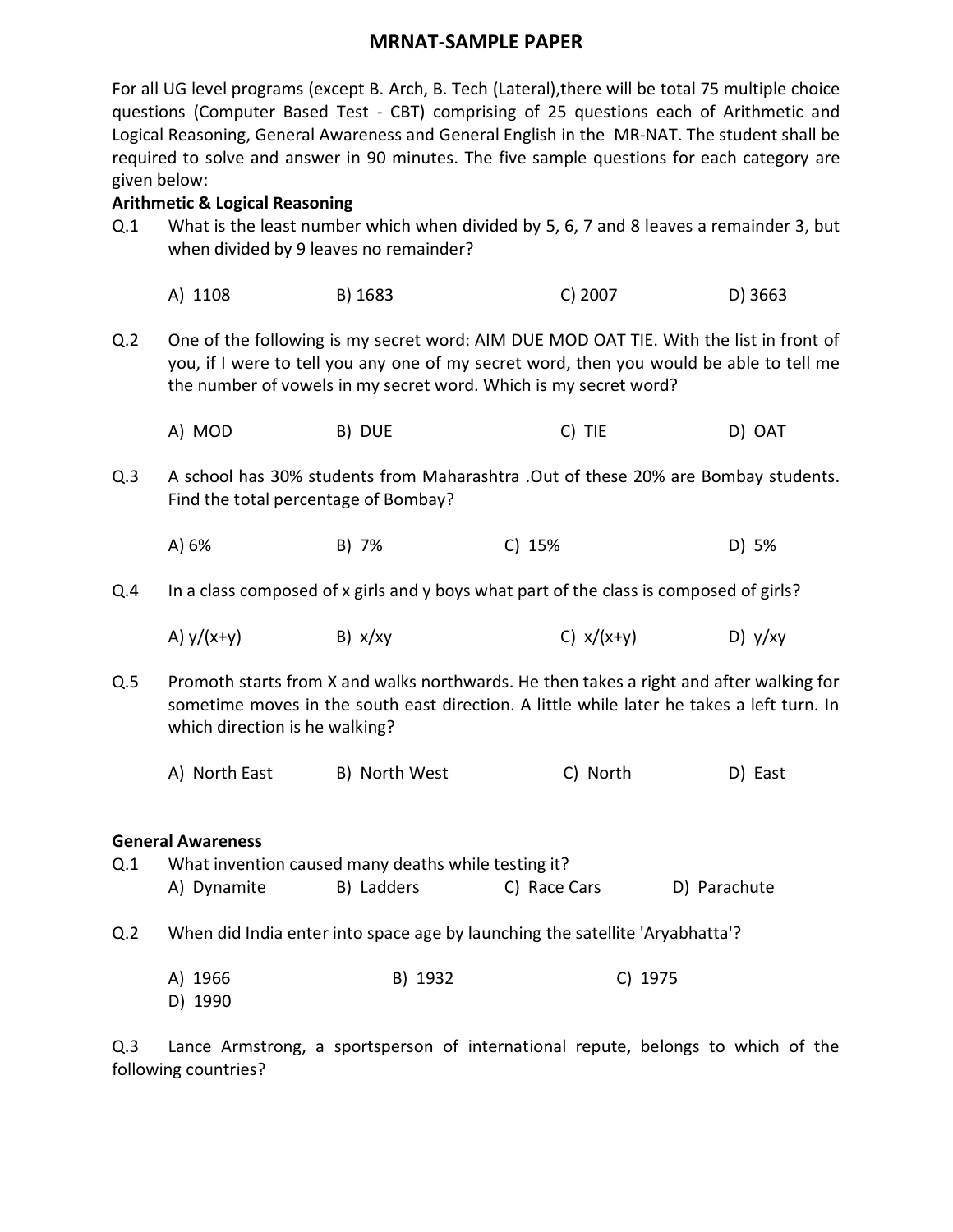|     | A) USA                                                         | B) Ukraine | C) Spain    | D) Brazil |  |  |
|-----|----------------------------------------------------------------|------------|-------------|-----------|--|--|
| Q.4 | To which king belongs the Lion capitol at Sarnath?             |            |             |           |  |  |
|     | A) Chandragupta                                                | B) Ashoka  | C) Kanishka | D) Harsha |  |  |
| Q.5 | The longest day (shortest night) in the southern hemisphere is |            |             |           |  |  |
|     | A) 21-Jun                                                      | B) 22-Dec  | $C)$ 21-Jul | D) 22-Nov |  |  |

## **General English**

- Q.1 Choose the word which is different from the rest.
	- A) Wool
	- B) Honey
	- C) Silk
	- D) Wax
- Q.2 Choose the one which can be substituted for the given word/sentence. A drawing on transparent paper
	- A) Red print
	- B) Blue print
	- C) Negative
	- D) Transparency
- Q.3 Choose the pair in which the words are differently related from the rest
	- A) Tree : Stem
	- B) Face : Eye
	- C) Chair : Sofa
	- D) Plant: Flower
- Q.4 In the following question choose the word which best expresses the meaning of the given word. CORPULENT
	-
	- A) Lean
	- B) Gaunt
	- C) Emaciated
	- D) Obese
- Q.5 The statement that the dazzling sunshine was "for once unfiltered by layers of air" means
	- A) that the sun was very hot
	- B) that there was no strong wind
	- C) that the air was unpolluted
	- D) none of above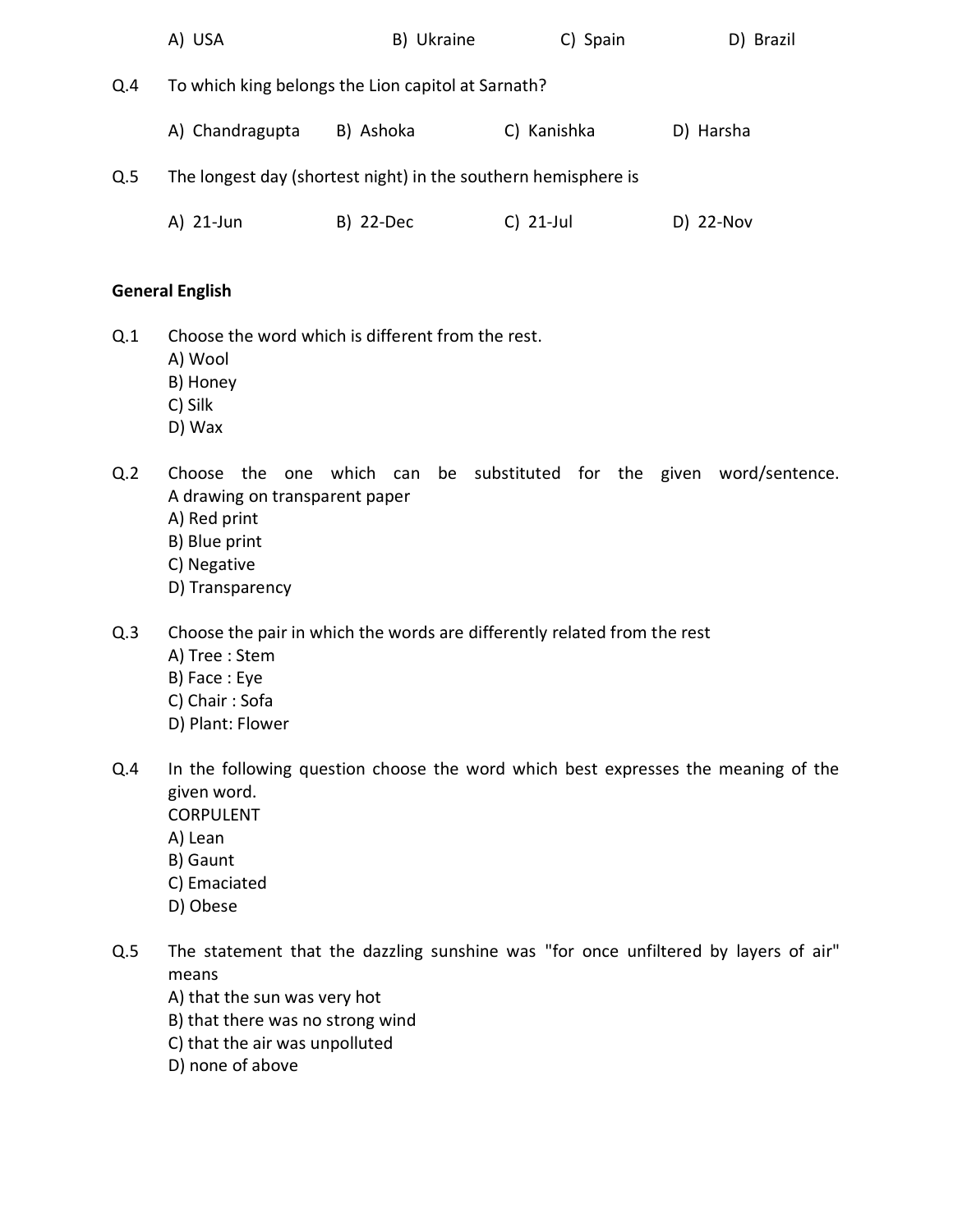**For all PG level programs except MBA & M.Tech**,there will be total 75 multiple choice questions (Computer Based Test - CBT) comprising of 45 questions (15 questions each of Arithmetic and Logical Reasoning, General Awareness and General English) and 30 questions of the level of qualifying examination for admission to specific program in the MR-NAT. The student shall be required to solve and answer in 90 minutes.

The five sample questions of MR-NAT for M.Sc. Biotechnology & M.A- Psychology along with five sample questions for each category i.e. Arithmetic and Logical Reasoning, General Awareness and General English are given below:

## **M.Sc.- Biotechnology**

Q.1 RNAs that catalyze biological reactions, such as self-splicing introns, are known as:

A) enzymes B) spliceosomes C) ribozymes D) lariats

Q.2 The regions of DNA in a eukaryotic gene that encode a polypeptide product are called:

- A) hnRNAs B) exons C) leader sequences D) tRNAs
- Q.3 When a signal molecule arrives at a G protein-linked receptor, the G protein

| A) becomes deactivated | B) binds to the signal molecule |
|------------------------|---------------------------------|
| C) becomes activated   | D) binds with a $Ca++$          |

Q.4 Cell fractionation is the most appropriate procedure for preparing and studying

A) isolated cells which are normally found tightly attached to neighbouring cells

- B) cells without a functional cytoskeleton
- C) isolated organelles
- D) the basic macromolecules
- Q.5 Which of the following enzymes unwind short stretches of DNA helix immediately ahead of a replication fork?
	- A) DNA polymerases B) Helicases
		-
	- C) Single-stranded binding proteins D) Topoisomerases
- 

#### **M.A- Psychology**

- Q.1 Garampani sanctuary is located at
	- A) Junagarh, Gujarat B) Diphu, Assam
		-
	- C) Kohima, Nagaland D) Gangtok, Sikkim
-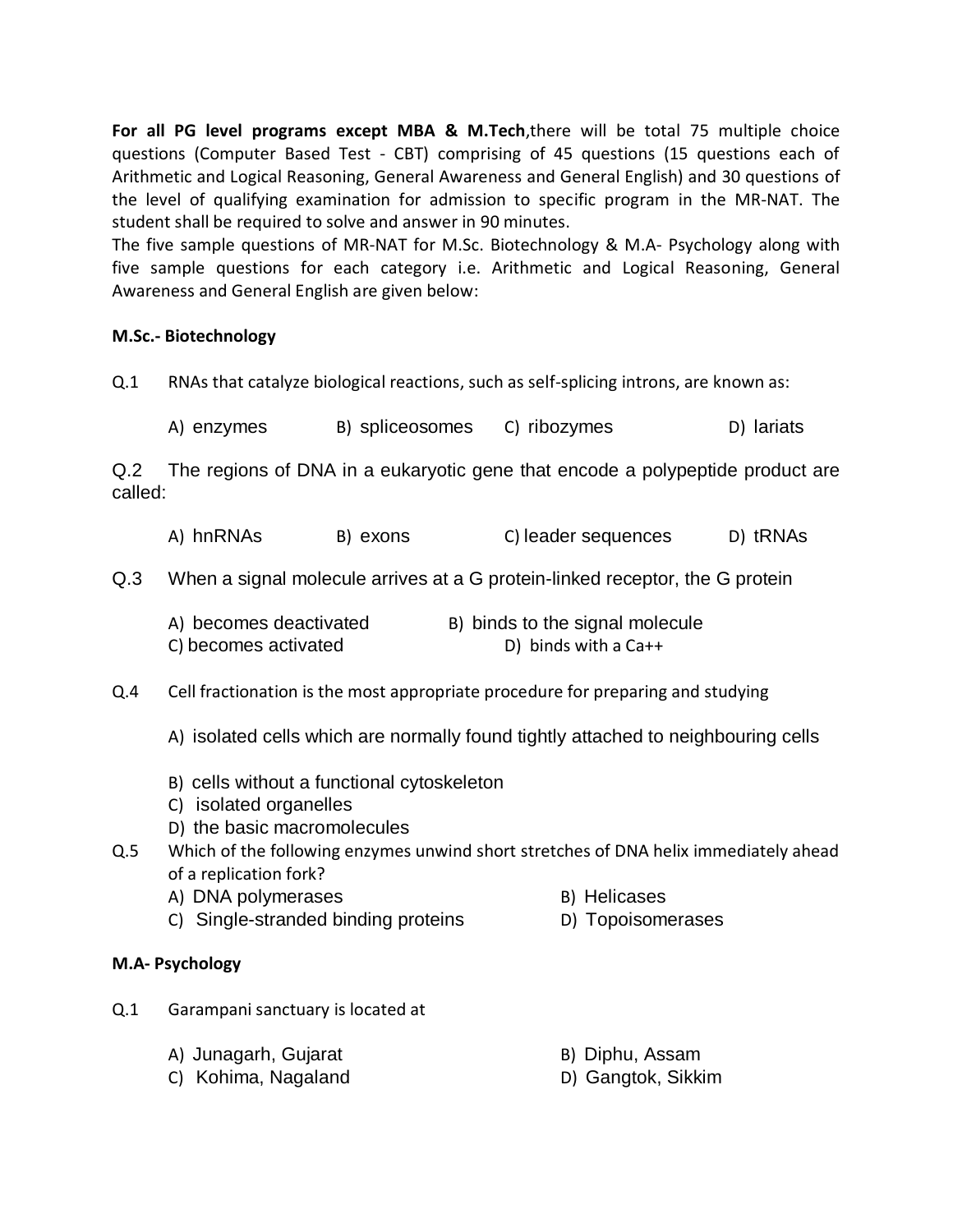| Q.2            | Frederick Sanger is a twice recipient of the Nobel Prize for                                                                                                                                                                                          |                                                                                                                           |         |          |                                                                    |           |
|----------------|-------------------------------------------------------------------------------------------------------------------------------------------------------------------------------------------------------------------------------------------------------|---------------------------------------------------------------------------------------------------------------------------|---------|----------|--------------------------------------------------------------------|-----------|
|                | A) Chemistry in 1958 and 1980<br>C) Chemistry in 1954 and Peace in 1962<br>1911                                                                                                                                                                       |                                                                                                                           |         |          | B) Physics in 1956 and 1972<br>D) Physics in 1903 and Chemistry in |           |
| Q.3            | Who was the first Indian Chief of army Staff of the Indian Army?                                                                                                                                                                                      |                                                                                                                           |         |          |                                                                    |           |
|                | A) Gen. K.M. Cariappa<br>C) Gen. Maharaja Rajendra Singhji                                                                                                                                                                                            |                                                                                                                           |         |          | B) Vice-Admiral R.D Katari<br>D) None of the above                 |           |
| Q.4            | A) tyre                                                                                                                                                                                                                                               | Which word does NOT belong with the others?<br>B) steering wheel                                                          |         |          | C) engine                                                          | D) car    |
| Q.5            | Escape velocity of a rocket fired from the earth towards the moon is a velocity to rid of                                                                                                                                                             |                                                                                                                           |         |          |                                                                    |           |
|                | A) Earth's gravitational pull                                                                                                                                                                                                                         | C) Centripetal force due to the earth's rotation                                                                          |         |          | B) Moon's gravitational pull<br>D) Pressure of the atmosphere      |           |
|                | <b>Arithmetic &amp; Logical Reasoning</b>                                                                                                                                                                                                             |                                                                                                                           |         |          |                                                                    |           |
| Q.1            | What is the least number which when divided by 5, 6, 7 and 8 leaves a remainder 3, but<br>when divided by 9 leaves no remainder?                                                                                                                      |                                                                                                                           |         |          |                                                                    |           |
|                | A) 1108                                                                                                                                                                                                                                               | B) 1683                                                                                                                   | C) 2007 |          | D) 3663                                                            |           |
| Q.2            | One of the following is my secret word: AIM DUE MOD OAT TIE. With the list in front of<br>you, if I were to tell you any one of my secret word, then you would be able to tell me<br>the number of vowels in my secret word. Which is my secret word? |                                                                                                                           |         |          |                                                                    |           |
|                | A) MOD                                                                                                                                                                                                                                                | B) DUE                                                                                                                    | C) TIE  |          | D) OAT                                                             |           |
| Q.3            |                                                                                                                                                                                                                                                       | A school has 30% students from Maharashtra .Out of these 20% are Bombay students.<br>Find the total percentage of Bombay? |         |          |                                                                    |           |
|                | A) 6%                                                                                                                                                                                                                                                 | B) 7%                                                                                                                     | C) 15%  |          |                                                                    | D) 5%     |
| Q.4            | A) $y/(x+y)$                                                                                                                                                                                                                                          | In a class composed of x girls and y boys what part of the class is composed of girls?<br>B) x/xy                         |         |          | C) $x/(x+y)$                                                       | D) $y/xy$ |
| Q.5            | Promoth starts from X and walks northwards. He then takes a right and after walking for<br>sometime moves in the south east direction. A little while later he takes a left turn. In<br>which direction is he walking?                                |                                                                                                                           |         |          |                                                                    |           |
|                | A) North East                                                                                                                                                                                                                                         | B) North West                                                                                                             |         | C) North |                                                                    | D) East   |
| Q.1            | <b>General Awareness</b>                                                                                                                                                                                                                              |                                                                                                                           |         |          |                                                                    |           |
|                | What invention caused many deaths while testing it?<br>B) Ladders<br>A) Dynamite<br>C) Race Cars<br>D) Parachute                                                                                                                                      |                                                                                                                           |         |          |                                                                    |           |
| Q <sub>2</sub> | When did India enter into space age by launching the satellite 'Aryabhatta'?                                                                                                                                                                          |                                                                                                                           |         |          |                                                                    |           |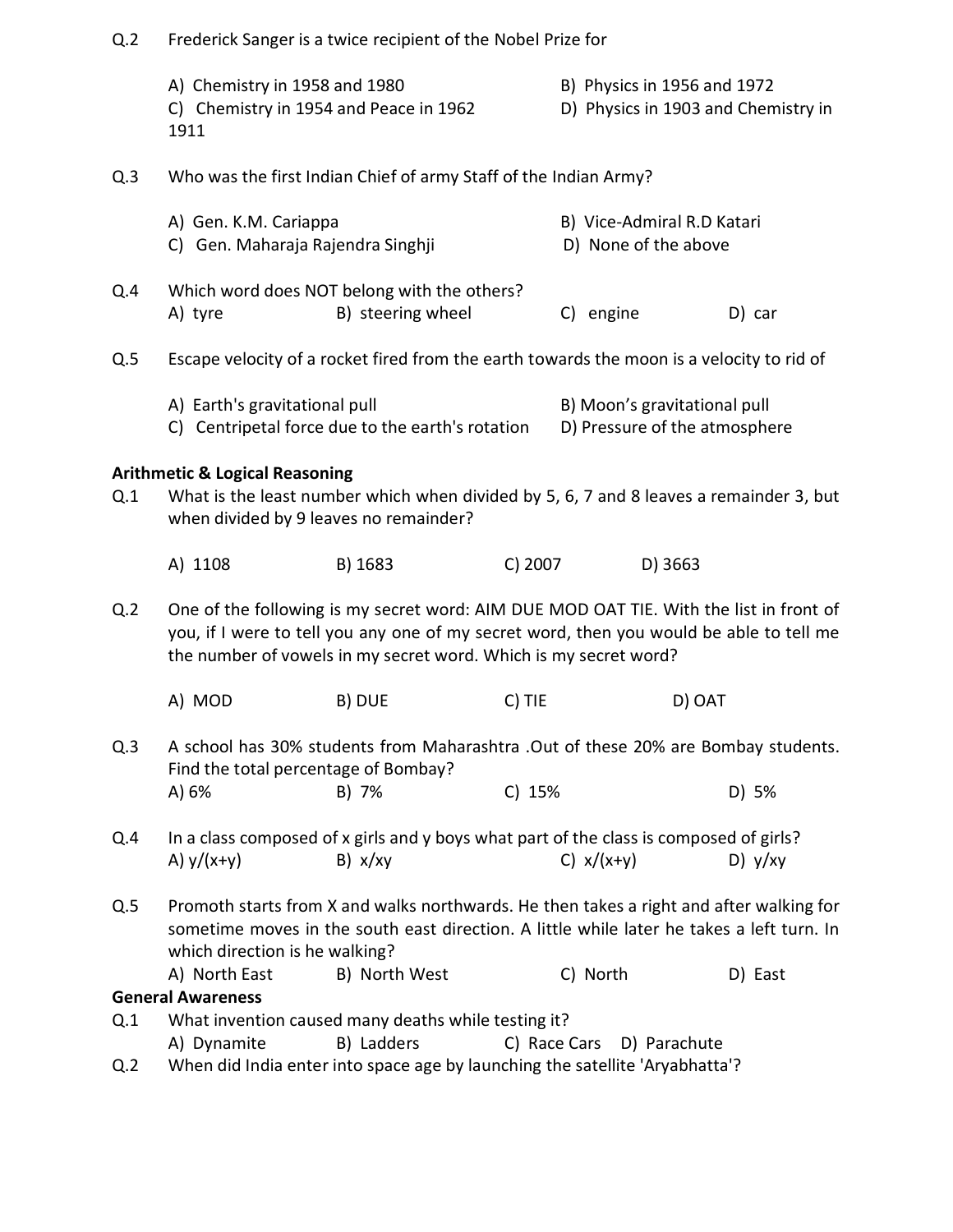|                                                                                          | A) 1966<br>D) 1990                                             | B) 1932                          |                                                                          | C) 1975                                                                             |  |  |
|------------------------------------------------------------------------------------------|----------------------------------------------------------------|----------------------------------|--------------------------------------------------------------------------|-------------------------------------------------------------------------------------|--|--|
| Q.3                                                                                      | following countries?                                           |                                  |                                                                          | Lance Armstrong, a sportsperson of international repute, belongs to which of the    |  |  |
|                                                                                          | A) USA                                                         | B) Ukraine                       | C) Spain                                                                 | D) Brazil                                                                           |  |  |
| Q.4                                                                                      |                                                                |                                  |                                                                          |                                                                                     |  |  |
|                                                                                          | A) Chandragupta                                                | B) Ashoka                        | C) Kanishka                                                              | D) Harsha                                                                           |  |  |
| Q.5                                                                                      | The longest day (shortest night) in the southern hemisphere is |                                  |                                                                          |                                                                                     |  |  |
|                                                                                          | A) 21-Jun                                                      | B) 22-Dec                        | $C)$ 21-Jul                                                              | D) 22-Nov                                                                           |  |  |
|                                                                                          | <b>General English</b>                                         |                                  |                                                                          |                                                                                     |  |  |
| Q.1                                                                                      | Choose the word which is different from the rest.              |                                  |                                                                          |                                                                                     |  |  |
|                                                                                          | A) Wool                                                        |                                  |                                                                          |                                                                                     |  |  |
|                                                                                          | B) Honey                                                       |                                  |                                                                          |                                                                                     |  |  |
|                                                                                          | C) Silk                                                        |                                  |                                                                          |                                                                                     |  |  |
|                                                                                          | D) Wax                                                         |                                  |                                                                          |                                                                                     |  |  |
| Q.2                                                                                      | Choose the<br>one                                              | which can                        |                                                                          | be substituted for the given word/sentence.                                         |  |  |
|                                                                                          | A drawing on transparent paper                                 |                                  |                                                                          |                                                                                     |  |  |
|                                                                                          | A) Red print                                                   |                                  |                                                                          |                                                                                     |  |  |
|                                                                                          | B) Blue print                                                  |                                  |                                                                          |                                                                                     |  |  |
|                                                                                          | C) Negative<br>D) Transparency                                 |                                  |                                                                          |                                                                                     |  |  |
| Q.3                                                                                      |                                                                |                                  | Choose the pair in which the words are differently related from the rest |                                                                                     |  |  |
|                                                                                          | A) Tree : Stem                                                 |                                  |                                                                          |                                                                                     |  |  |
|                                                                                          | B) Face: Eye                                                   |                                  |                                                                          |                                                                                     |  |  |
|                                                                                          | C) Chair: Sofa                                                 |                                  |                                                                          |                                                                                     |  |  |
|                                                                                          | D) Plant: Flower                                               |                                  |                                                                          |                                                                                     |  |  |
| In the following question choose the word which best expresses the meaning of the<br>Q.4 |                                                                |                                  |                                                                          |                                                                                     |  |  |
|                                                                                          | given word.                                                    |                                  |                                                                          |                                                                                     |  |  |
|                                                                                          | <b>CORPULENT</b>                                               |                                  |                                                                          |                                                                                     |  |  |
|                                                                                          | A) Lean                                                        |                                  |                                                                          |                                                                                     |  |  |
|                                                                                          | B) Gaunt                                                       |                                  |                                                                          |                                                                                     |  |  |
|                                                                                          | C) Emaciated                                                   |                                  |                                                                          |                                                                                     |  |  |
|                                                                                          | D) Obese                                                       |                                  |                                                                          |                                                                                     |  |  |
| Q.5                                                                                      |                                                                |                                  |                                                                          | The statement that the dazzling sunshine was "for once unfiltered by layers of air" |  |  |
|                                                                                          | means                                                          |                                  |                                                                          |                                                                                     |  |  |
|                                                                                          | A) that the sun was very hot                                   |                                  |                                                                          |                                                                                     |  |  |
|                                                                                          |                                                                | B) that there was no strong wind |                                                                          |                                                                                     |  |  |
|                                                                                          | C) that the air was unpolluted                                 |                                  |                                                                          |                                                                                     |  |  |
|                                                                                          | D) none of above                                               |                                  |                                                                          |                                                                                     |  |  |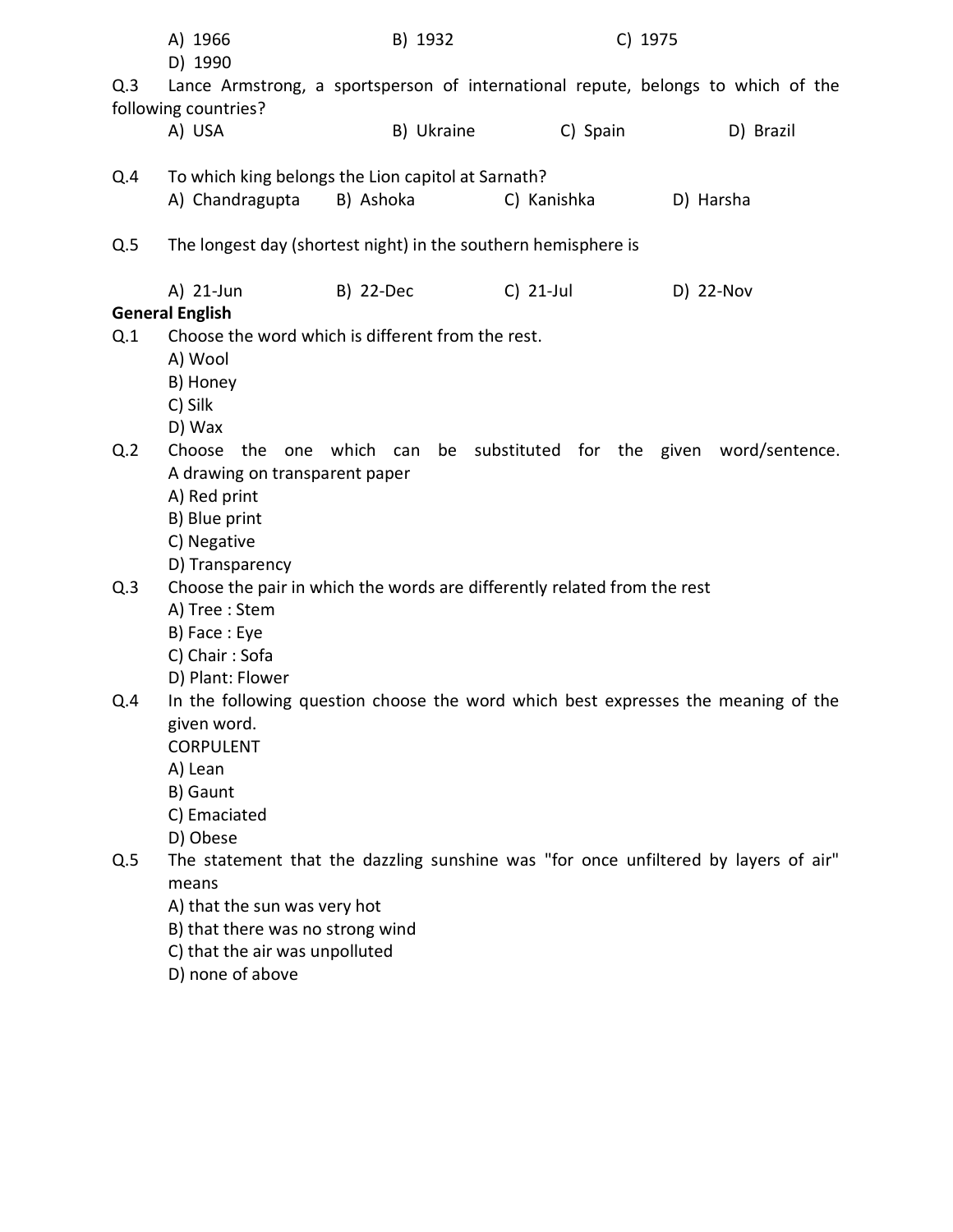**For B.Tech Lateral Entry program, there will be total 50 multiple choice questions in MR-NAT comprising of** :

10 questions of the level of Diploma in Electrical Engg. + Electronics Engg + Computer Engg. / IT 10 questions of the level of Diploma in Mechanical Engg. + Automobile Engg. + Civil Engg

10 questions of Arithmetic and Logical Reasoning

10 questions of General Awareness

10 questions of General English

The student shall be required to solve and answer all these 50 questions in 60 minutes.

# **Some sample questions for each category are attached given below:**

- Q.1 Soil with particle size less than 75 micron meter is classified as
	- A) gravel
	- B) sand
	- C) peebles
	- D) clay/silt

# Q.2 Which of the following is one of the functions performed by a Diode?

- A) Filter
- B) Amplifier
- C) Rectifier
- D) Inverter

# Q.3 How many Watts are in 100 Microwatts?

- A) 0.01 milliwatts
- B) 0.1 milliwatts
- C) 1.0 milliwatts
- D) 10 nanowatts
- Q.4 The input device that is closely related to touch screen is the?
	- A) Light Pen
	- B) Keyboard
	- C) Joystick
	- D) Mouse
- Q.5 Which of the following are the two main components of the CPU? A) control units & registers B) registers & Main memory C) control unit & ALU D) ALU & bus
- Q.6 Which of the following welding process uses non-consumable electrodes? A) TIG welding
	- B) MIG welding
	- C) Manual arc welding
	- D) Submerged arc welding